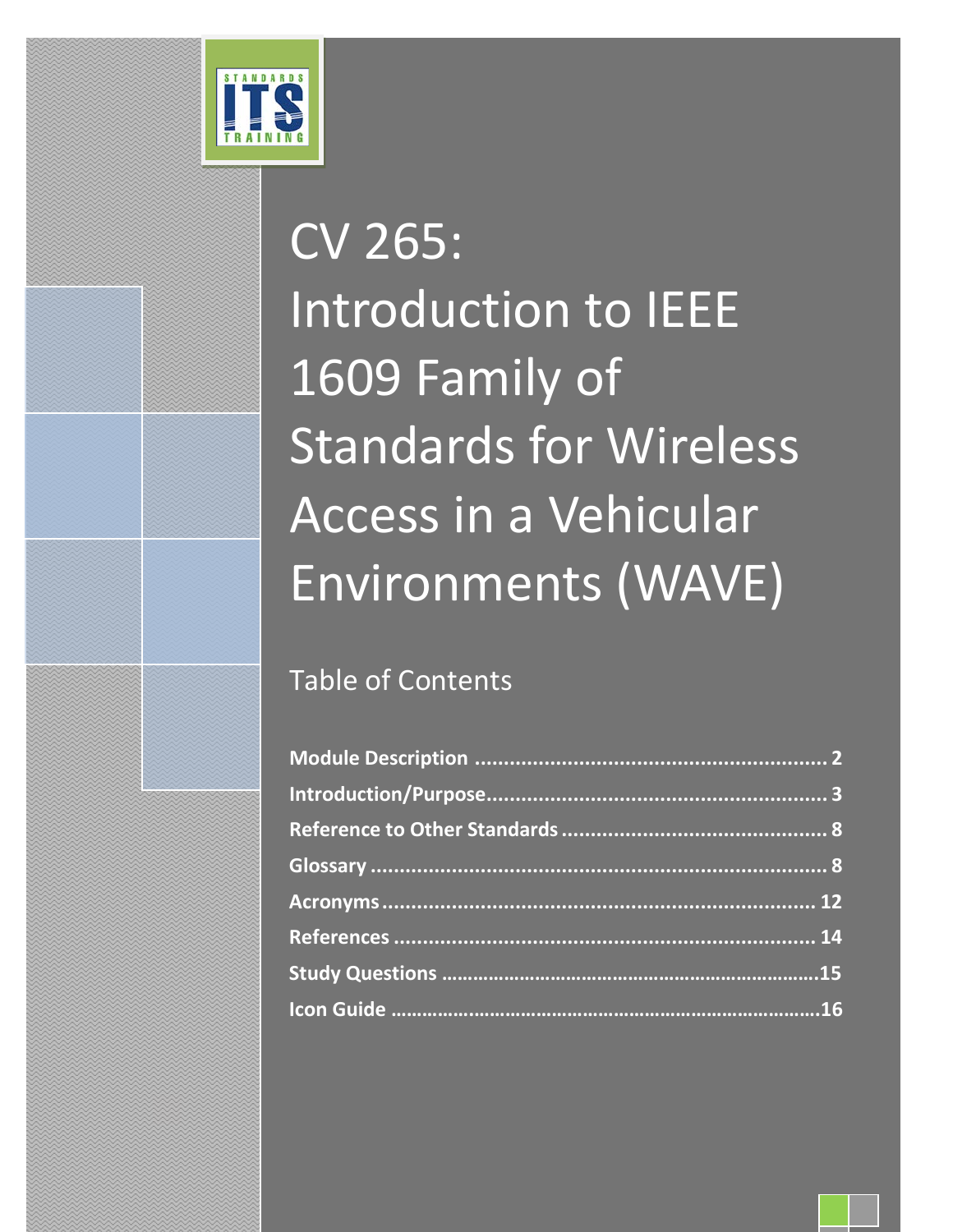## **1. Module Description**

IEEE 1609 family of standards for Wireless Access in Vehicular Environments (WAVE) supports the Dedicated Short Range Communication (DSRC) deployed in conjunction with 5.9 GHz spectrum in a CV environment and suitable for emerging Cellular-Vehicle to Everything (C-V2X) communication alternative. These (WAVE) standards define the wireless interface for CV safety and mobility applications, and networking services so that applications can be interoperable without regard to specific manufacturers, including data storage access mechanisms, device management, and secure message passing.

IEEE 1609 family of standards (WAVE standards) provides (previously unavailable) capability for:

- homogeneous communications interfaces between vehicles (different automotive manufacturers) for secure V2X communication-interoperability and between vehicles and roadside units.
- dynamic ad-hoc communications access capability between vehicles and service providers to support high speed (up to 27 Mb/s) short range (up to 300 meter) and low latency wireless communications required for time-critical safety applications in the CV environment.
- faster processing with the simple Wave Short Message (WSM) and Wave Short Message Protocol (WSMP-a network/transport level protocol) mainly intended for applications that rely on broadcasts messages whereas IP is used for more extensive data exchanges often with host server instead of RSU. Either protocol can be used for time-critical, critical, or non-critical ITS applications.
- WAVE stack also enables low-latency IPv6 connectivity and data exchange to support locally (e.g. at an RSU or remotely hosted TMC applications.)

The intent of this module is to introduce essential technical details of the IEEE 1609 family of standards which defines the architecture, communications model, management structure, security mechanisms and physical access mechanism. The scope includes discussion on the functionality of the WAVE standards as they are used in conjunction with the 5.9 GHz spectrum-based DSRC radio operation and illustrate WAVE protocol stack to show how IEEE 1609 family of standards and other cooperative standards fit together:

- IEEE 1609.0 (Guide)
- The security protocols defined in IEEE 1609.2
- The network-layer protocol defined in IEEE 1609.3 (WSMP), and IPv6 processing for non-critical (supplementary) ITS information.
- Provide extensions to the physical channel access defined in IEEE 802.11 to support the WAVE standards in IEEE 1609.4 (multi-channel operation).

Network engineers, hardware engineers, and application designers supporting CV environment will gain further insight into WAVE standards as they cooperatively define the communications architecture for DSRC-based Vehicle to Vehicle (V2V) and Vehicle to Infrastructure (V2I) interactions, and as the basis for the low-latency interface design of WAVE devices such as Onboard Unit (OBU) and Roadside Unit (RSU).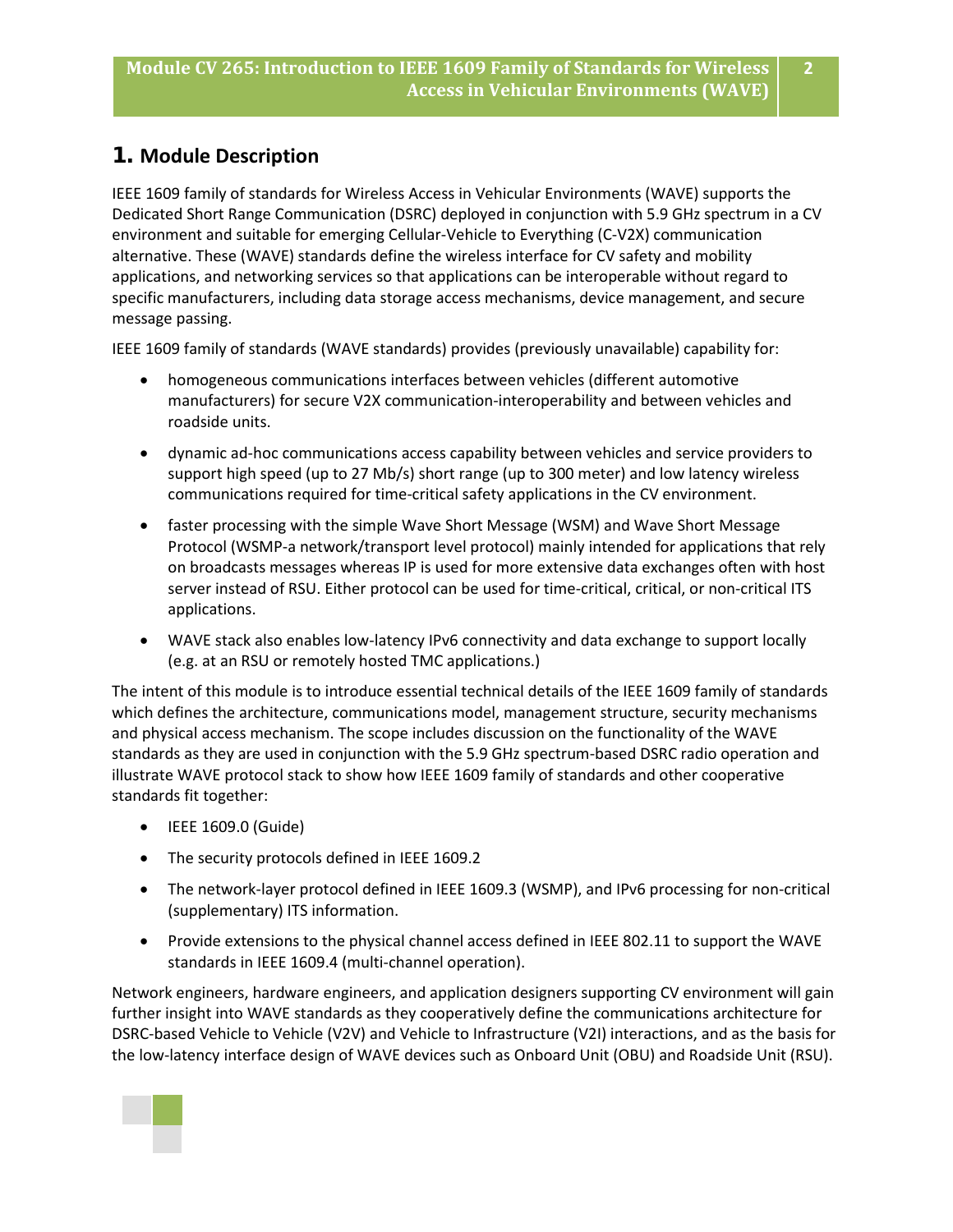## **2. Introduction/Purpose**

The connected vehicle environment has the potential to transform surface transportation systems such that vehicular crashes will be significantly reduced, operators of the surface transportation systems will have access to more accurate system performance data, travelers will have access to specific traveler information, and will allow the surface transportation systems to be optimized to minimize environmental impacts. This module provides an overall technical understanding of what is required to enable connected vehicle communication for V2X (vehicle to everything).

Figure 1 (slide 18 in the presentation) shows the WAVE protocol stack with pertinent standards to support CV communication, for both DSRC (at present) and LTE-V2X (under preparation) communication alternatives. Note, IEEE standards are under further revisions (beyond 2016 releases) to support CV operation. The diagram does not show higher layer entities that provide service, involving an exchange of data, (e.g. SAE J2735 safety messages) on one WAVE device to a similar entity on another WAVE device, using WAVE communications, using WAVE Protocol (WSMP).



**Figure 1: IEEE 1609 WAVE Protocol Stack**

Note, safety/mobility applications are handled at higher layer and are not shown here. IEEE 802.11 is deployed with DSRC in US IEEE 1609 standards (WAVE).

DSRC based CV implementation will need support of the entire protocol stack in both data plane (a component of the abstract architecture containing entities that exchange user data-messages) and management plane (a component of the abstract architecture containing functions that manage the entities in the data plane), while LTE-V2X may not require IEEE 160.4 multi-channel support. In addition to IEEE 1609.3 modification for PC5 support, IEEE 1609.2.1 is under development to support interfacing to the Security Credential Management System (SCMS). Note, LTE-V2X is the terminology associated with Rel 14-15 of 3GPP. SAE J3161/1, which is the BSM application standard that uses the LTE-V2X interface for V2V safety, is also still in development. Both the 1609.3 revision and J3161/1 are expected be published sometime in 2020.

Source: Courtesy-Justin McNew, IEEE 1609 Working Group Chair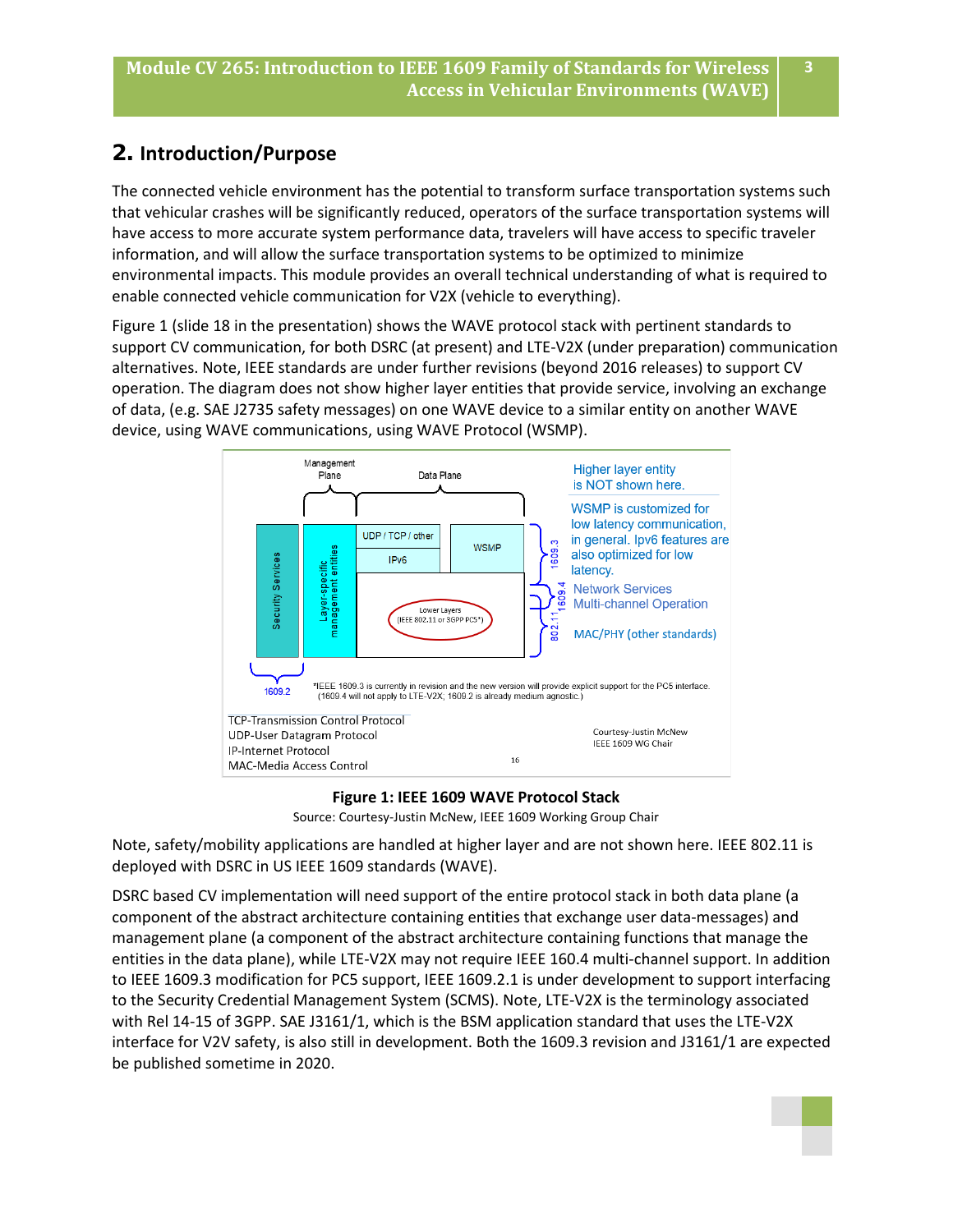**4**

The following provides a brief description of services provided by 1609.0 family of standards.

**IEEE 1609.0 IEEE Guide for WAVE** - Architecture standard defines the architecture, operations, and services required for multi-channel WAVE communications in a moving vehicular environment, such as CV and AV. The standard is expected to be used in conjunction with the other standards along with IEEE 802.11p. The standard is active, with the latest version published in 2019.

#### **IEEE 1609.2 IEEE Standard for WAVE Security Services for Applications and Management Messages**

This standard defines the secure message formats and processing for use by WAVE devices. The standard describes the methods to secure services for WAVE management messages and application messages. WAVE Internal Security Services consists of secure data service (SDS) and security management.

The SDS operations define the process for creating a security envelope by adding data to unsecured protocol data units (PDUs), transforming them into secured protocol data units (SPDUs). The SDS also describes processing received SPDUs and transforming them into PDUs. The transformation of the data units occurs between two secure data exchange entities (SDEEs). The process occurs by one SDEE invoking a request to process data and the resulting processed data is returned to the invoking SDEE. The security management service defines managing information about certificates using a security services management entity (SSME) to store information related to the certificate data being managed.

WAVE Higher Layer Security Services consists of certificate revocation list (CRL) verification entity (CRLVE) and peer-to-peer certificate distribution entity (P2PCDE). The CRLVE is a service that validates incoming CRLs and updates local stores of certification revocation by invoking the SDS and SSME. Related revocation information is then passed to the SSME for storage.

The P2PCDE enables peer-to-peer certificates. The latest version of the standard is 2016 and is a revision of the IEEE 1609.2-2016.

#### **IEEE 1609.3 - Standard for WAVE - Networking Services**

IEEE Std 1609.3 specifies two data plane protocol stacks (sharing a common lower stack at the data link and physical layers)—the standard IPv6 and the WSMP designed for optimized operation in a wireless vehicular environment. WSMs may be sent on any channel. IP traffic is only allowed on SCHs, so as to offload high-volume IP traffic from the CCH. The hexadecimal values indicating IPv6 and WSMP are 0x86DD and 0x88DC, respectively. A proposal to allow IP traffic on control channels may be considered in future revisions of the standards.



**Figure 2 WAVE Network Services Data Planes**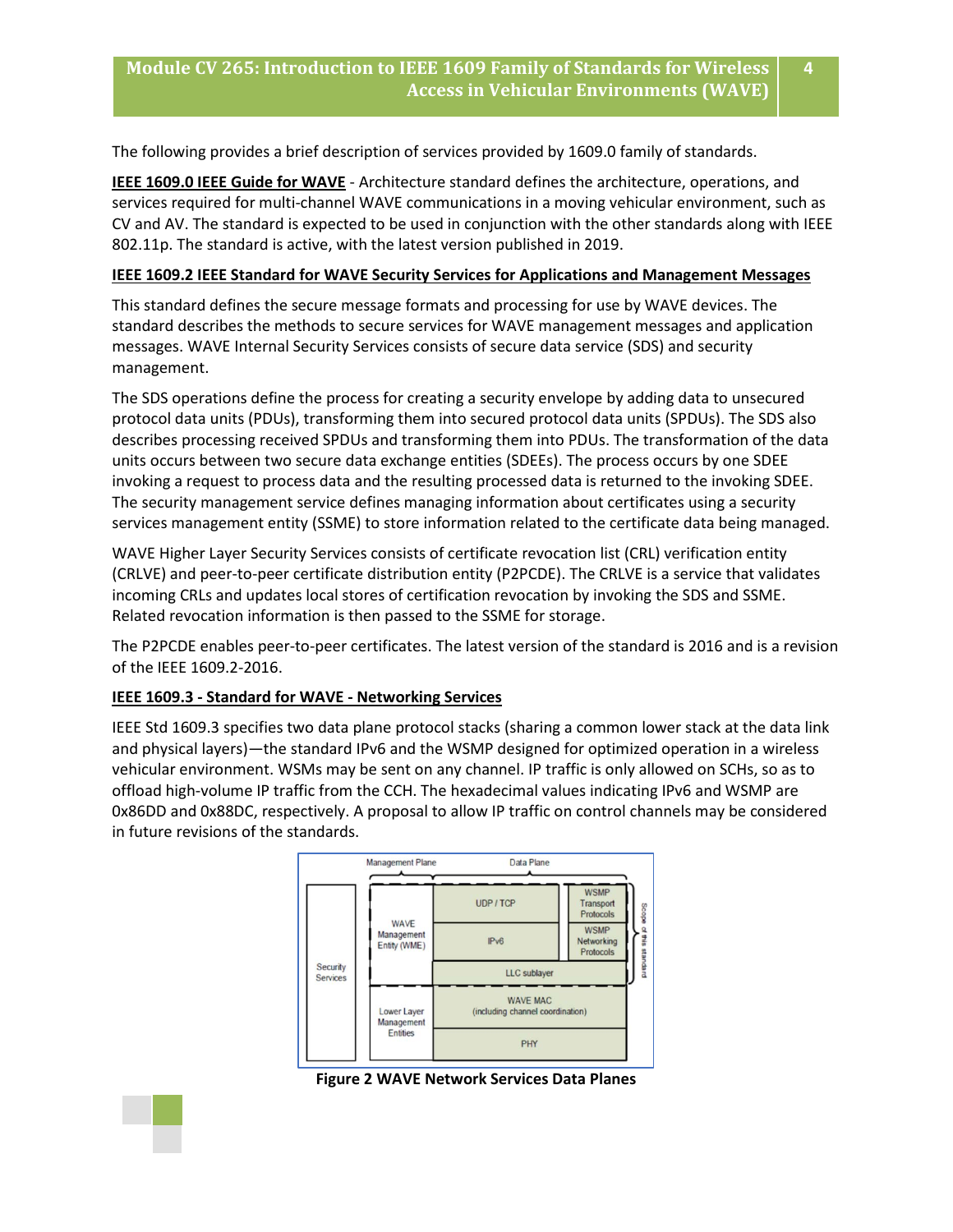The WAVE Networking Services, shown in Figure 2, consists of network and transport layer services and the associated management plane entity, called the WAVE Management Entity (WME). The standard also defines a WAVE specific alternative to Internet Protocol version 6 (IPv6) called WAVE Short Message Protocol (WSMP, a common network/transport layer protocol) and the Management Information Base (MIB) for the WAVE protocol stack. A WAVE device may support one of WSMP or IPv6, or it may support both. Note that WSMP and IPv6 are separate and distinct networking protocols, and one does not depend on the other (e.g., IPv6 frames are not transported over WSMP, or vice versa). (Note that, a WAVE device may also support additional protocols other than WSMP and IPv6, but not within the scope of WAVE standards).

IEEE Std 1609.3 (Networking Services) includes the following:

- WSA transmission and monitoring, channel access assignment
- WSMP
- Use of the local link control (LLC) sublayer and EtherType Protocol Discrimination (EPD)
- Use of Internet Protocol version 6 (IPv6), including streamlined IPv6 configuration Exchange of specific management information between WAVE devices
- MIB maintenance (contains configuration and status information)

#### **IEEE 1609.4 - IEEE Standard for WAVE - Multi-Channel Operation**

The purpose of this standard is to enable effective mechanisms that control the operation of upper layer data transfers across multiple channels, without requiring knowledge of physical layer (PHY) parameters and describe the multi-channel operation channel routing and switching for different scenarios.

IEEE Std 1609.4 (Multi-Channel Operations) specifies extensions to the IEEE Std 802.11 MAC layer protocol and includes the following:

- Channel coordination and routing, multi-channel synchronization
- Use of IEEE Std 802.11 facilities [e.g., channel access, Enhanced Distributed Channel Access (EDCA)]
- Use of IEEE Std 802.11 Timing Advertisement frames in a WAVE system
- MAC-layer readdressing in support of pseudonymity
- Management Information Base (MIB) maintenance (contains configuration and status information)

As shown in Figure 3, this standard provides specifications regarding the MAC sublayer functions and services that support multi-channel wireless connectivity between WAVE devices without requiring knowledge of PHY parameters. This standard describes the channel coordination required for WAVE devices to operate over multiple wireless channels, using additional features for "OCBActivated" communication in the MAC sublayer, outside the context of basic service set, as specified by IEEE 802.11. (Ref.19). IEEE 802.11-OCB networks are used for vehicular communications as 'Wireless Access in Vehicular Environments'-Outside the Context of Basic Service (OCB) as per RFC8691.

The IEEE 802.11 MAC layer management entity (MLME) invokes layer management functions using layer management service interfaces. This standard specifies MLME extensions to the IEEE 802.11 sublayer that include channel coordination features and additions to the primitives used for transmitting data to support MAC service data units (MSDU) delivery. The defined primitives are exchanged through services access point (SAP) interactions between the various entities. (Ref.19)



**5**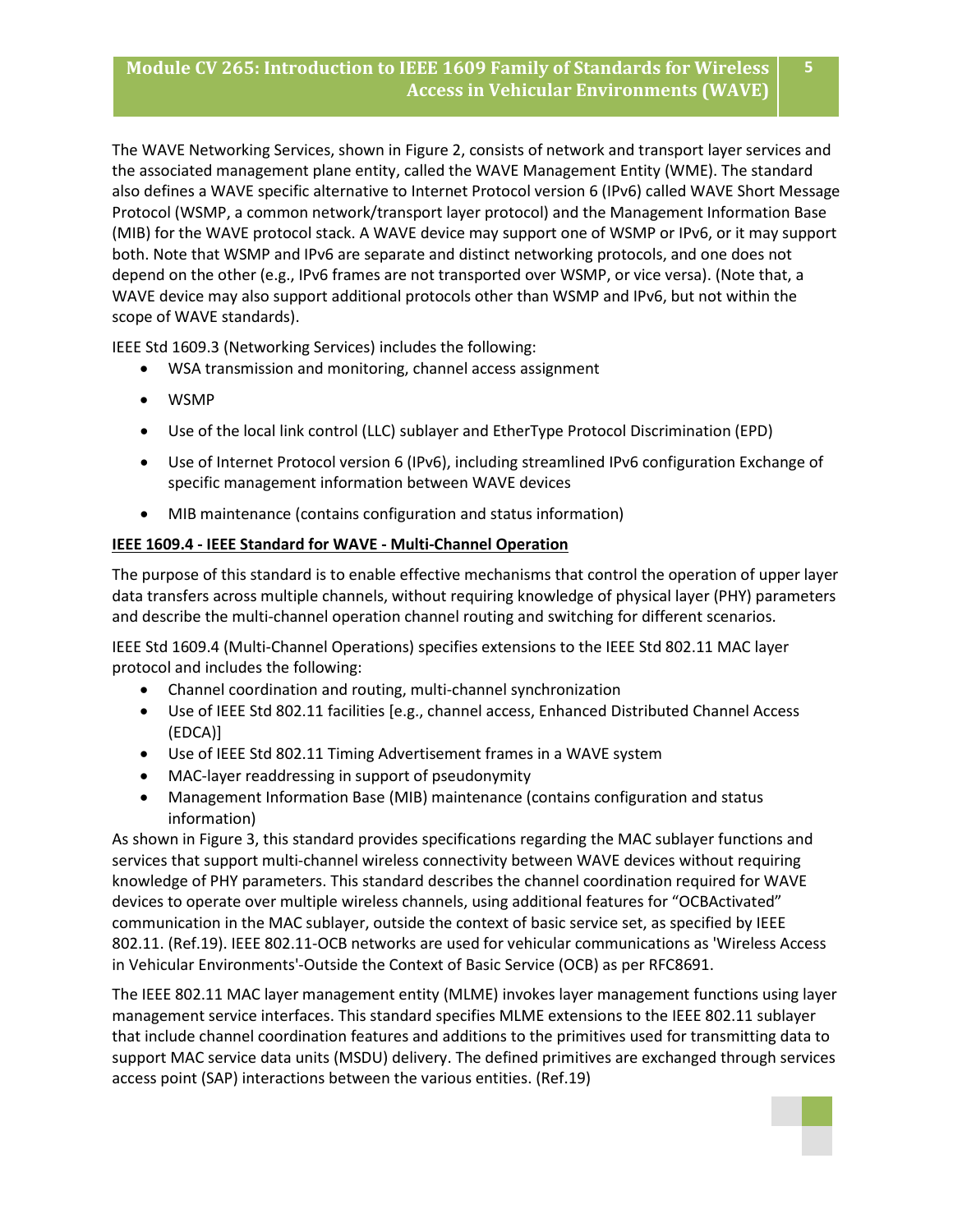**6**

As shown in Figure 3 multi-channel operation, the 1609.4 standard specifies data plane services and management services. Data services consists of: Channel coordination, Channel routing and User priority. Channel coordination describes how the MAC sublayer coordinates device resources so that data packets are transmitted on the proper wireless channel in the correct time slot. Channel routing describes how the MAC sublayer handles inbound and outbound higher layer data, including the routing of data packets to and from a higher layer to the designated channel, and setting parameters (e.g., transmit power) for WAVE transmissions. User priority utilizes the IEEE 802.11 enhanced distributed channel access (EDCA) mechanism to define the use of user priority (UP) and related access category (AC) to support quality of service and accommodate a variety of safety and non-safety applications. The IEEE 1609.4 management services uses the MLME and consists of: Multi-channel synchronization, Channel access, other IEEE 802.11 services, MIB (Management Information Base) maintenance and Readdressing.



**Figure 3 Multi-Channel Operation as per IEEE 1609.4 Standard (2016)**

Multi-channel synchronization defines how to use the MLME synchronization function to achieve the aligning time slots among communicating WAVE devices using the MLME using information that may be derived locally or received over the air. The MLME also provides the capability to generate and monitor Timing Advertisement (TA) frames for the distribution of system timing information. Channel access defines the MLME methods to control access to specific radio channel communication requests received from the WME.

When considering other IEEE 802.11 services, the management services defines that the IEEE 802.11 services may be invoked on a per-channel basis using the MLME.

#### **What is channel switching?**

IEEE 802.11p (now part of 802.11) is a single channel operation-that is data packets are placed on whichever channel is selected- however, since US DSRC offers seven channels, upper layer IEEE 1609.4 provided multi-channel operations with SCH switching channels mechanism to enable a single radio device to access multi-channels spectrum, bringing WAVE to CV environment.

The MAC sub-layer has an extension that supports channel switching, defined in IEEE 1609.4. One of the seven 10 MHz channels is dedicated as the control channel (CCH 178) while others work as service channels (SCHs). Channel switching allows concurrent access of CCH and SCHs. This is achieved by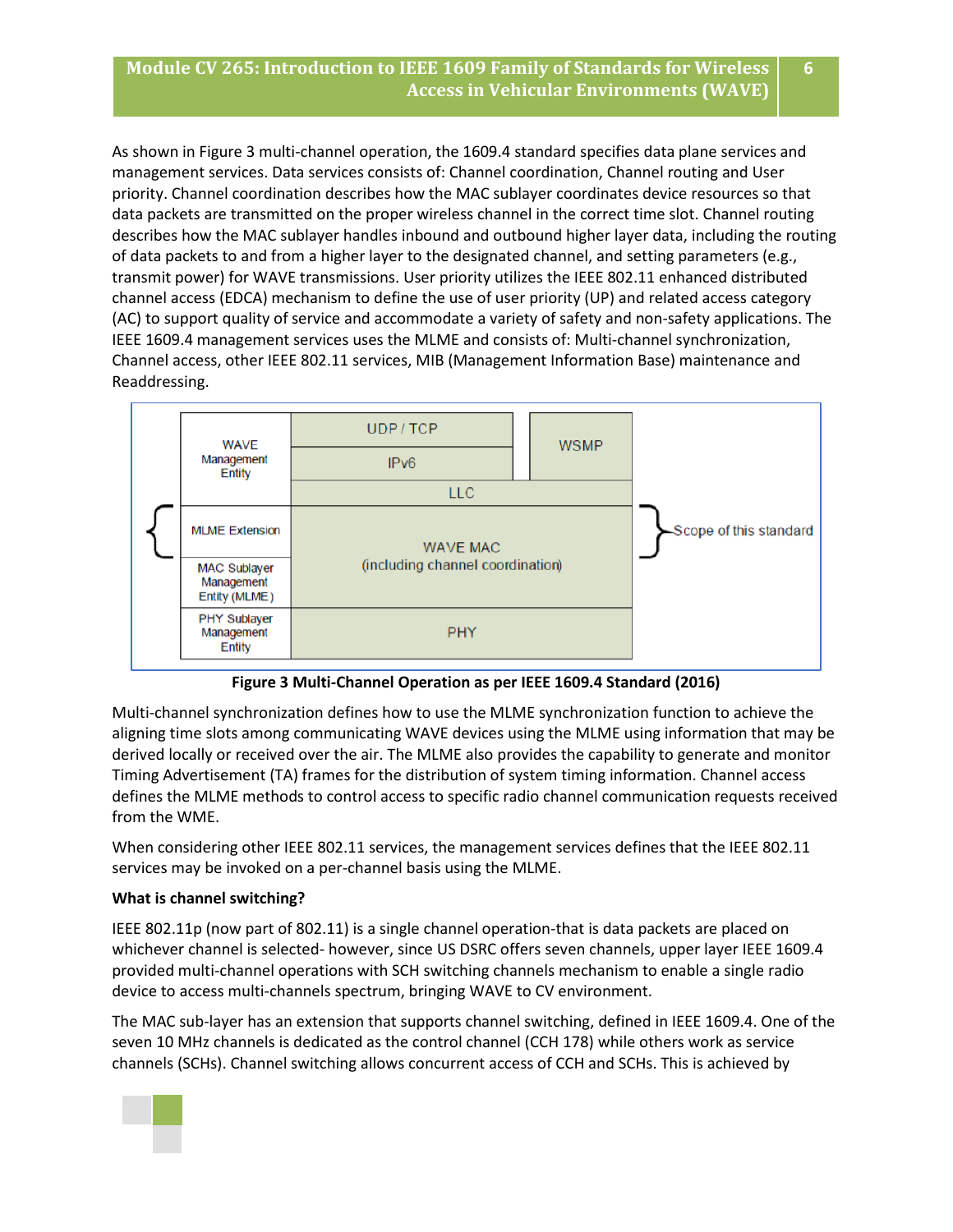dividing each 100 ms into a 46 ms CCH interval and a 46 ms SCH interval, each followed by a 4 ms guard interval.] WAVE device is able to accommodate an architecture that support two channels i.e. Control Channel (CCH) and Service Channel (SCH). These channels provide the multiple channel operation in WAVE and has advantage related to security. The role of CCH is to transmit the WAVE short message and announce the WAVE services whereas the SCH is responsible for application interaction and transmission.

IEEE offers Registration Authority programs or registries which maintain lists of unique identifiers under standards and issue unique identifiers to those wishing to register them. The IEEE Registration Authority assigns unambiguous names to objects in a way which makes the assignment available to interested parties. [\[https://standards.ieee.org/products-services/regauth/psid/public.html\]](https://standards.ieee.org/products-services/regauth/psid/public.html)

The PSID has three use cases: Identify the permissions of the senders of some information, identify available advertised provider services and route messages, sent by advertised provider services to the appropriate user applications. The EtherType identifier is a 2-octet field with values (i.e., networking protocols) assigned by the IEEE Registration Authority and is used to identify the networking protocol employed above the data link layer, such as IPv6 and WSMP.

#### **WAVE Devices**

**The Roadside Unit (RSU**) is a key enabling component of the C-ITS environment - it serves as an interface, also known as vehicle-to-infrastructure (V2I) interface, between connected devices and the roadway infrastructure. The U.S. Federal Communications Commission (FCC), at 47 CFR Part 90 (90.7), defines an RSU as:

A DSRC transceiver that is mounted along a road or pedestrian passageway. An RSU may also be mounted on a vehicle or is hand carried, but it may only operate when the vehicle or hand carried unit is stationary. Furthermore, an RSU operating under this part is restricted to the location where it is licensed to operate. However, portable or hand-held RSUs are permitted to operate where they do not interfere with a site licensed operation. An RSU broadcasts data to OBUs [Onboard Units] or exchanges data with OBUs in its communications zone. An RSU also provides channel assignments and operating instructions to OBUs in its communications zone, when required.

#### **Onboard Unit (OBU)**

An OBU is a DSRC transceiver that is installed in the vehicle as an OEM item or as ASD-Aftermarket Safety Device as called by CV Pilot projects. An OBU can be operational while a vehicle or person holding it is either mobile or stationary. The OBUs receive and contend for time to transmit on one or more radio frequency (RF) channels. Except where specifically excluded, OBU operation is permitted wherever vehicle operation or human passage is permitted. The OBUs mounted in vehicles are licensed by rule under part 95 of this chapter and communicate with Roadside Units (RSUs) and other OBUs. Portable OBUs are also licensed by rule under part 95 of this chapter. OBU operations in the Unlicensed National Information Infrastructure (UNII) Bands follow the rules in those bands.

**7**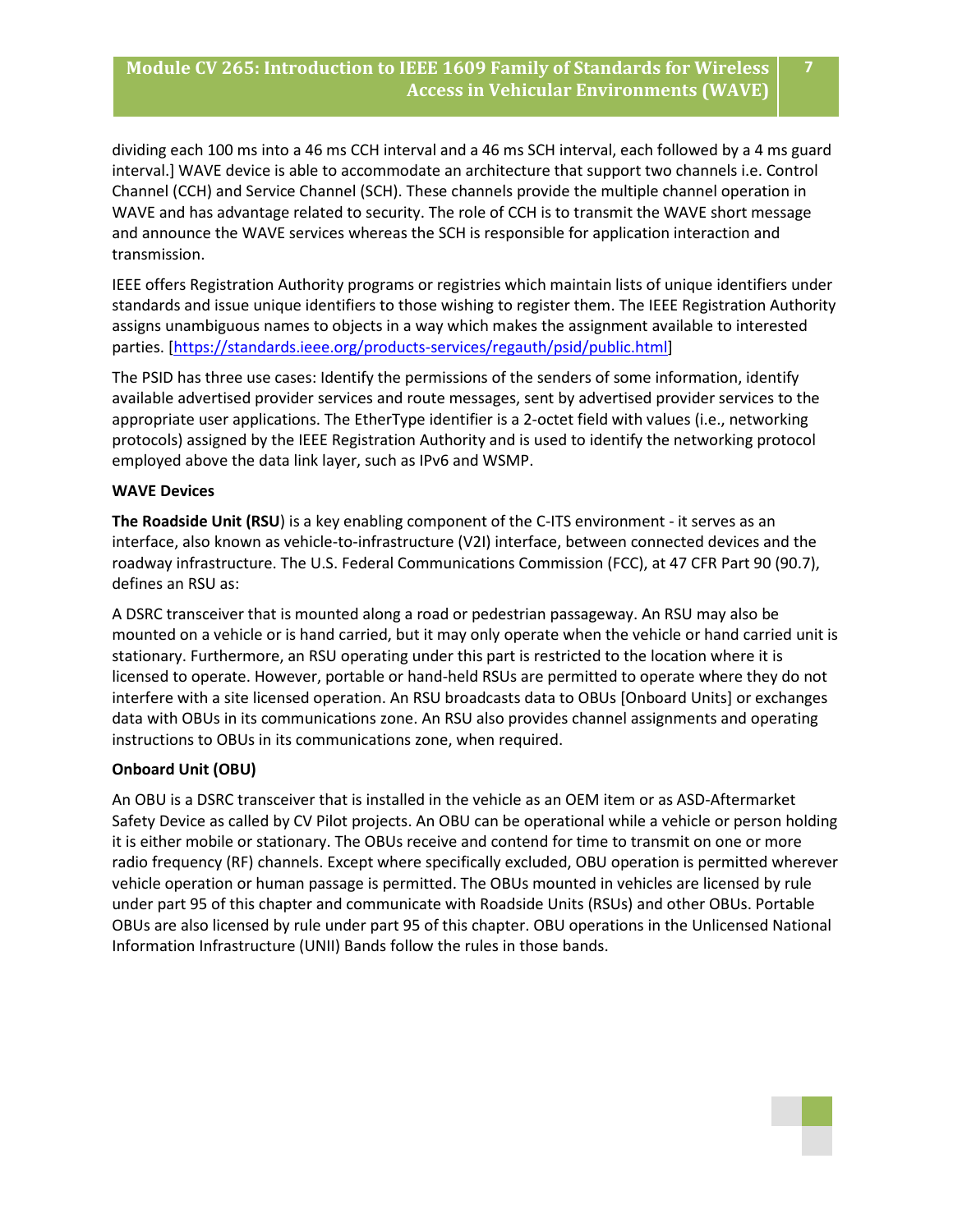## **3. Reference to Other Standards**

The following list summarizes pertinent standards referred in this module and deployed in CV applications. Note, several standards have been revised in recent years and users must deploy latest published versions.

- IEEE 1609.x Wireless Access for Vehicle Environments (WAVE) Family
- IEEE 802.11 (WAVE DSRC (2016)
- SAE J2735 Data Dictionary standard
- SAE J2945.x Interface standards

#### **Completion of key standards/Recommended Practices**

- SAE J2945/1 V2V Safety Application
- SAE J2945/2 V2V Awareness Application
- J2945/3 Road weather applications
- J2945/5 Security guidelines for connected vehicle applications
- SAE J2945/9 Vulnerable Road User Application
- Conformance test specifications for SAE J2945/1

#### **Revisions of standards**

- SAE J2735 DSRC Message Set Dictionary
- IEEE 1609.2 Security Services for Applications and Management Messages
- IEEE 1609.2.1 Security Credential Management System (SCMS) is pending
- IEEE 1609.3 Networking Services
- IEEE 1609.4 Multi-channel Operation

## **4. Glossary**

The following are additional **descriptions/acronyms** used in the module.

| Term                | <b>Definition</b>                                                                |
|---------------------|----------------------------------------------------------------------------------|
|                     | An application process providing application entity functionality as defined     |
| Application         | by the ITS reference architecture. For CV applications, SAE J2735 and            |
|                     | J2945.X standards are used.                                                      |
|                     | A connected device in a vehicle that operates while the vehicle is mobile,       |
|                     | but which is not connected to the data bus of the vehicle. ASD is a              |
|                     | connected device, but not integrated during vehicle manufacture but added        |
| ASD-Aftermarket     | after sale. It is installed in a vehicle and is capable of sending and receiving |
| Safety Device       | messages over a Dedicated Short-Range Communication (DSRC) wireless              |
|                     | communications link. The device has a driver interface, runs V2V and V2I         |
|                     | safety applications, and issues audible or visual warnings and/or alerts to the  |
|                     | driver of the vehicle.                                                           |
|                     | The message containing the core data set transmitted by the connected            |
| <b>Basic Safety</b> | vehicle for safety-related purposes (vehicle size, position, speed, heading      |
| Message (BSM)       | acceleration, brake system status). The message includes an optional             |
|                     | extension that can report additional data depending upon events (e.g., anti-     |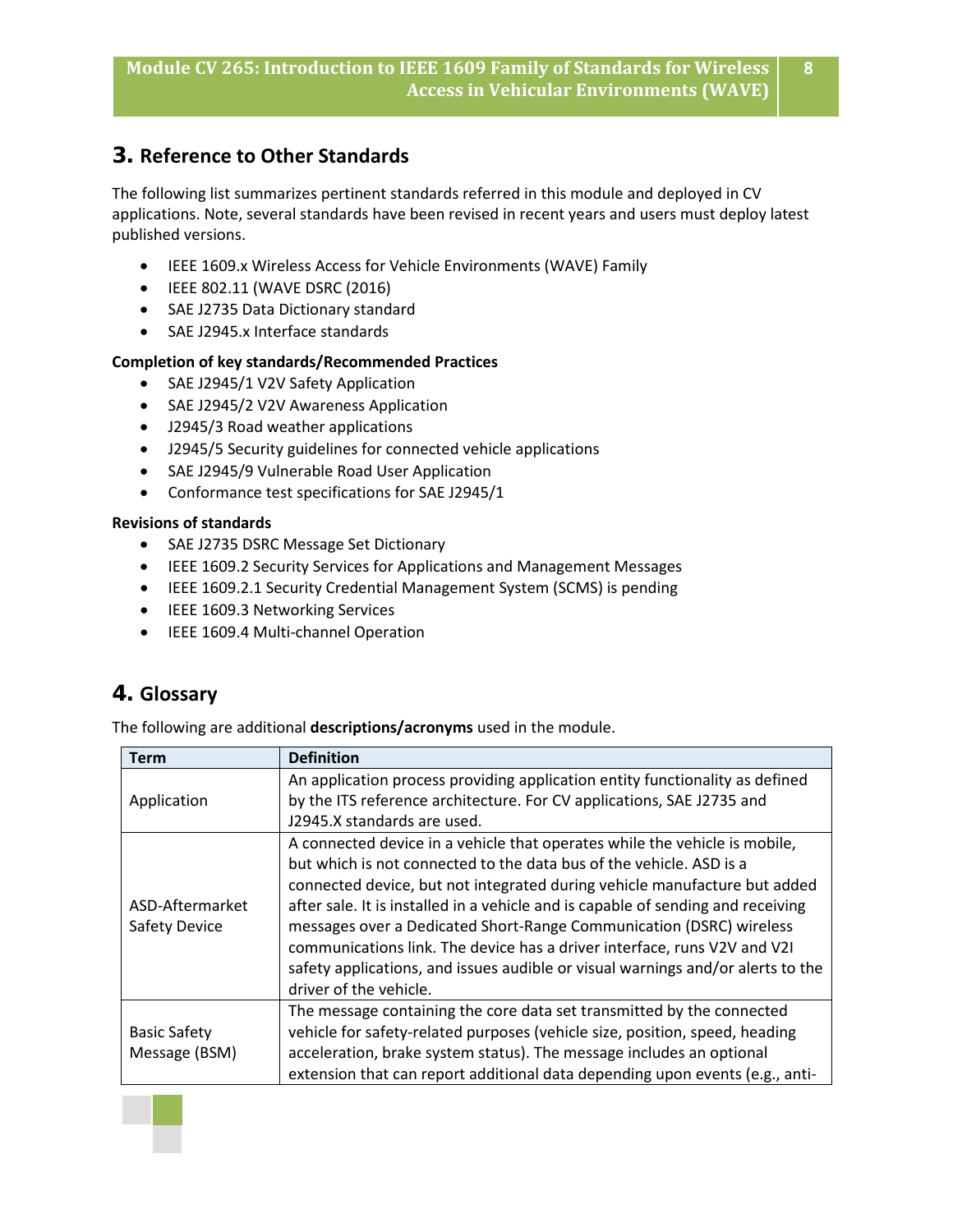| <b>Term</b>                | <b>Definition</b>                                                                |
|----------------------------|----------------------------------------------------------------------------------|
|                            | lock brakes activated) but the availability of types of extension data varies by |
|                            | vehicle model. The BSM is tailored for low latency; localized broadcast          |
|                            | required by V2V safety applications but can be used with many other types        |
|                            | of applications.                                                                 |
| <b>CCH</b>                 | Control channel (CCH): A radio channel limited by the WAVE standards to          |
|                            | the exchange of management frames and WAVE Short Messages.                       |
|                            | Any device used to transmit or receive messages from another device.             |
|                            | Within the scope of V2X, we specifically mean those connected devices that       |
|                            | are a part of an ITS trust domain, thereby allowing them to transmit and         |
|                            | receive messages with other ITS-trusted connected devices. Within the            |
| <b>Connected Device</b>    | scope of this course (V2V and V2P), we specifically mean those connected         |
|                            | devices that are a part of the ITS trust domain established by the SCMS,         |
|                            | thereby allowing them to transmit and receive messages with SCMS-trusted         |
|                            | connected devices A connected device can be sub-categorized as an OBU or         |
|                            | RSU.                                                                             |
| <b>CV</b>                  | Connected Vehicle (CV): a vehicle that has an operational OBU, for               |
|                            | transmit/receive messages.                                                       |
|                            | A condition that exists when an item meets all of the mandatory                  |
| Conformance                | requirements as defined by a standard. It can be measured on the standard        |
|                            | as a whole, which means that it meets all mandatory (and applicable              |
|                            | conditional) requirements of the standard or on a feature level.                 |
|                            | The data plane (sometimes known as the user plane, forwarding plane,             |
| Data Plane                 | carrier plane or bearer plane) is the part of a network that carries user        |
|                            | traffic. The data plane, the control plane and the management plane are the      |
|                            | three basic components of a telecommunications architecture.                     |
| <b>Dedicated Short</b>     | DSRC is a technology for the transmission of information between multiple        |
| Range                      | vehicles (V2V) and between vehicles and the transportation infrastructure        |
| Communications             | (V2I) using wireless technologies using 5.9 GHz spectrum in US.                  |
|                            | An abstract entity, typically implemented in a software, that resides above      |
| <b>Higher Layer Entity</b> | the WAVE protocols in the protocol stack, and may make use of WAVE               |
|                            | communications services.                                                         |
|                            | Degree to which two or more systems, products or components can                  |
| Interoperability           | exchange information and use the information that has been exchanged.            |
|                            | [ISO 24765:2017]                                                                 |
|                            | A measure of time delay experienced in a system, the precise definition of       |
|                            | which depends on the system and the time being measured. For a data              |
| Latency                    | element in this context, latency is the time difference between the time that    |
|                            | data value is acquired by the source and the time the message is                 |
|                            | transmitted.                                                                     |
|                            | In computer networking, the management plane of a networking device is           |
| Management Plane           | the element of a system that configures, monitors, and provides                  |
|                            | management, monitoring and configuration services to, all layers of the          |
|                            | network stack and other parts of the system.                                     |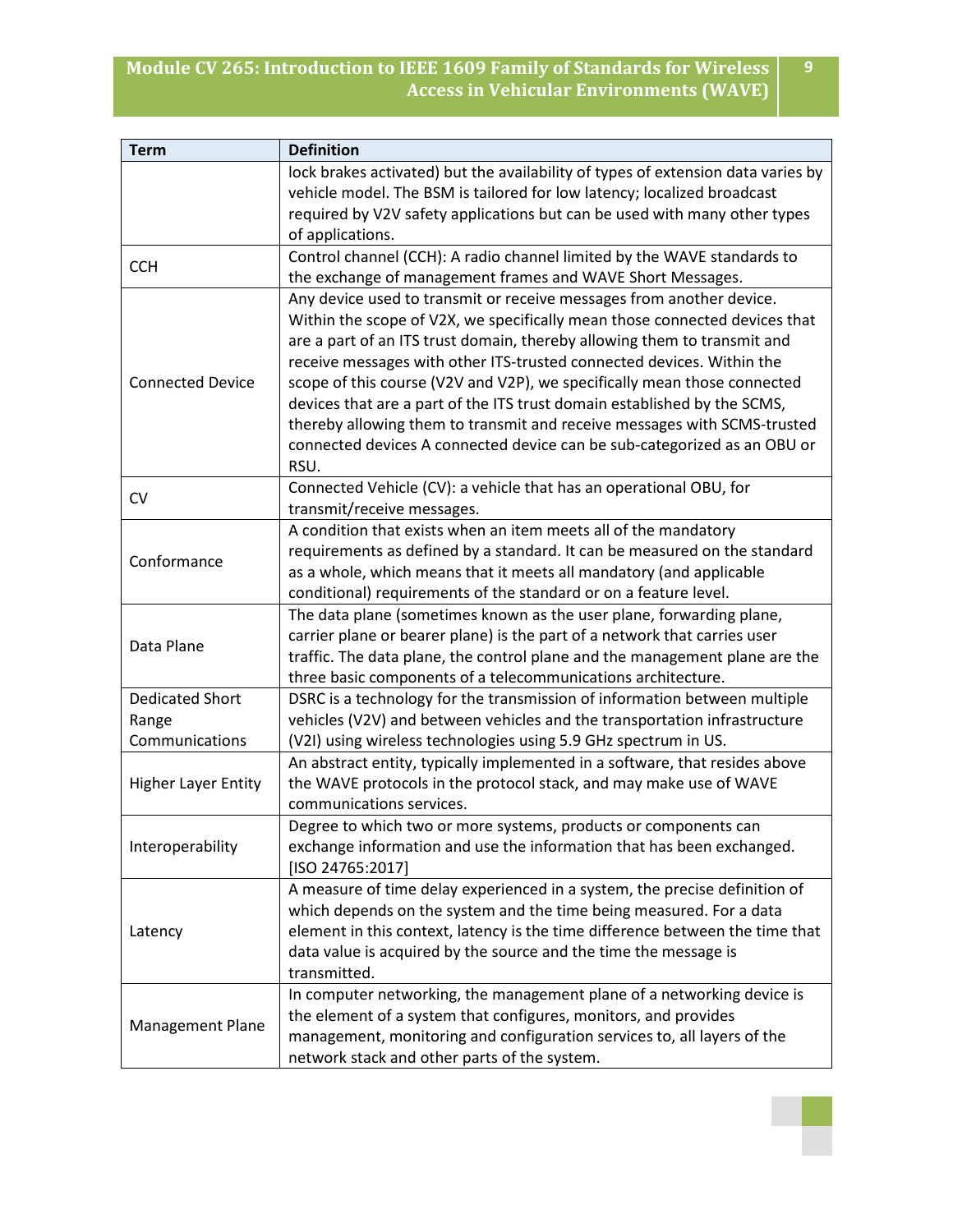| <b>Term</b>                | <b>Definition</b>                                                                    |
|----------------------------|--------------------------------------------------------------------------------------|
| <b>MAC Address</b>         | MAC-Media Access Control: Each device operating in an IEEE 802 <sup>®</sup> network, |
|                            | such as IEEE 802.11, is assigned a MAC (layer 2) address that is used in             |
|                            | transferring packets across a data link. Distinct physical interfaces on a           |
|                            | device have different MAC addresses, for example, a device with both WAVE            |
|                            | and Ethernet physical interfaces have a unique MAC address for each. The             |
|                            | MAC address is 48 b. Per IEEE Std 802.11, the source and destination MAC             |
|                            | addresses are included in the MAC header of each transmitted frame.                  |
|                            | The collection of management plane and data plane functions at the                   |
| <b>Networking Services</b> | network and transport layers, as specified in IEEE Std 1609.3, supporting            |
|                            | Wireless Access in Vehicular Environments (WAVE) communications. For                 |
|                            | DSRC implementation, these services are supported by WSMP.                           |
|                            | A vehicle-mounted device used to transmit and receive a variety of message           |
|                            | traffic to and from other connected devices (other OBUs and RSUs). Among             |
|                            | the message types and applications supported by this device are vehicle              |
| On-Board Unit              | safety messages, a primary subject of this standard, used to exchange                |
| (OBU)                      | information on each vehicle's dynamic movements for coordination and                 |
|                            | safety. IEEE defines OBU as: A WAVE device that can operate when in                  |
|                            | motion and supports the information exchange with roadside units (RSUs) or           |
|                            | other OBUs.                                                                          |
|                            | Indicates communication outside the context of a basic service set as                |
| <b>OCBActivated</b>        | specified in IEEE Std 802.11 (by setting dot11OCBActivated to TRUE) (i.e.,           |
|                            | used for WAVE operation).                                                            |
|                            | In telecommunications, orthogonal frequency-division multiplexing (OFDM)             |
|                            | is a method of encoding digital data on multiple carrier frequencies. OFDM           |
| <b>OFDM</b>                | has is a popular scheme for wideband digital communication, used in                  |
|                            | applications such as digital television and audio broadcasting, DSL internet         |
|                            | access, wireless networks, power line networks, and 4G mobile                        |
|                            | communications.                                                                      |
|                            | A protocol implementation conformance statement or PICS is a structured              |
|                            | document which asserts which specific requirements are met by a given                |
|                            | implementation of a protocol standard. It is often completed as a record of          |
|                            | formal protocol conformance test results, and some automated testing                 |
| <b>PICS</b>                | systems machine-author a PICS as output. A potential buyer or user of the            |
|                            | implementation can consult the PICS to determine if it meets their                   |
|                            | requirements. For example, IEEE 1609.3 standard has an annex D which can             |
|                            | be reproduced for intended purpose (other 1609 standards have a similar              |
|                            | annex.                                                                               |
|                            | Protocol stack refers to a group of protocols that are running concurrently          |
|                            | that are employed for the implementation of network protocol suite. The              |
| <b>Protocol Stack</b>      | protocols in a stack determine the interconnectivity rules for a layered             |
|                            | network model such as in the OSI or TCP/IP models. WAVE standards shown              |
|                            | together at each layer of OSI form a (DSRC) WAVE stack, for example.                 |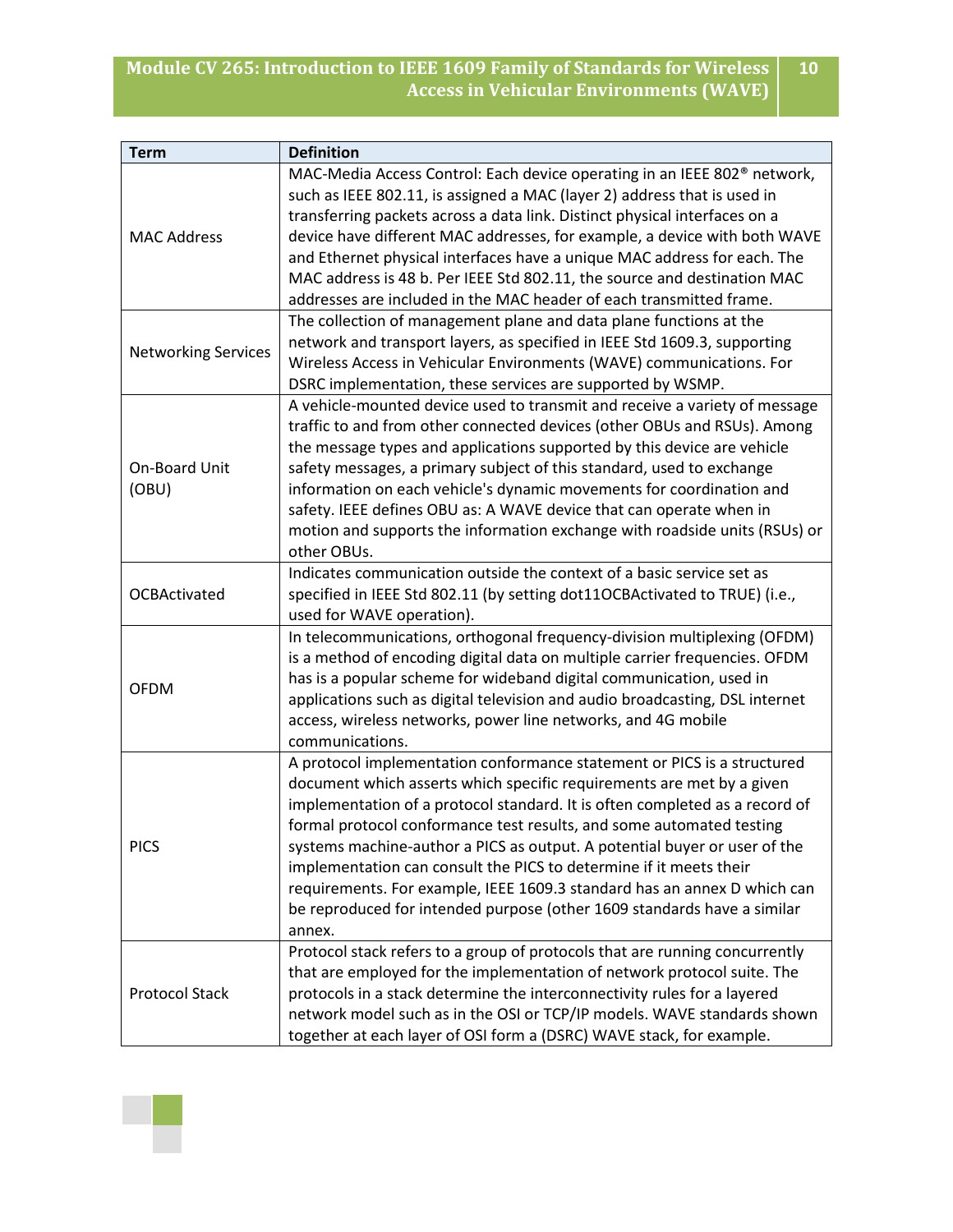| <b>Term</b>                                               | <b>Definition</b>                                                                                                                                                                                                                                                                                                                                                                                                                                                                                                                                                                                                                                                                                              |
|-----------------------------------------------------------|----------------------------------------------------------------------------------------------------------------------------------------------------------------------------------------------------------------------------------------------------------------------------------------------------------------------------------------------------------------------------------------------------------------------------------------------------------------------------------------------------------------------------------------------------------------------------------------------------------------------------------------------------------------------------------------------------------------|
| Public Key<br>Infrastructure (PKI)                        | A public key infrastructure (PKI) is a set of roles, policies, hardware, software<br>and procedures needed to create, manage, distribute, use, store and revoke<br>digital certificates and manage public-key encryption.                                                                                                                                                                                                                                                                                                                                                                                                                                                                                      |
| PC5 Interface                                             | A component of a C-V2X communication for Direct Connection (V2V) that<br>does NOT require use of cellular network services, compared to UU interface<br>which does require use of cellular network for V2N communication.                                                                                                                                                                                                                                                                                                                                                                                                                                                                                      |
| PSID-Provider<br>Service Identifier                       | A Provider Service Identifier (PSID) is message/application classification; an<br>Organization can request a PSID from IEEE and define and describe how that<br>PSID is to be used. It is part of the WSMPIEEE defines as: An identifier of a<br>higher layer service provided by a higher layer entity [from IEEE Std<br>1609.12]. The PSID has three use cases: Identify the permissions of the<br>senders of some information; Identify available advertised provider services<br>and Route messages, sent by advertised provider services, to the<br>appropriate user applications. PSID values are assigned and used for BSMs.<br>J2735 has allocated nine PSDI values. PSID is carried by Header of WSM. |
| Road-Side<br>Equipment (RSE)                              | Term used to describe the complement of equipment to be located at the<br>roadside; the RSE will prepare and transmit messages to the vehicles and<br>receive messages from the vehicles for supporting the V2I applications. This<br>is intended to include the DSRC radio, traffic signal controller where<br>appropriate, interface to the backhaul communications network necessary<br>to support the applications, and support such functions as data security,<br>encryption, buffering, and message processing. It may also be referred to as<br>the roadside ITS station. When speaking of the DSRC radio alone, the correct<br>term is RSU.                                                           |
| Roadside Unit (RSU)                                       | A connected device that is only allowed to operate from a fixed position<br>(which may in fact be a permanent installation or from temporary<br>equipment brought on-site for a period of time associated with an incident,<br>road construction, or other event). Some RSEs may have connectivity to<br>other nodes or the Internet.                                                                                                                                                                                                                                                                                                                                                                          |
| Service (in WAVE)                                         | Generally, in layered protocol architectures, the term service may be used to<br>describe functionality provided to one layer from the layer below. IEEE 1609<br>standards describe services as being provided and used between higher<br>layer entities operating on WAVE devices-higher layer services.                                                                                                                                                                                                                                                                                                                                                                                                      |
| <b>Security Credential</b><br>Management<br>System (SCMS) | A public key infrastructure (PKI) approach to security involving the<br>management of digital certificates that are used to sign and authenticate<br>messages that are exchanged among connected devices that might have no<br>direct relationship with each other.                                                                                                                                                                                                                                                                                                                                                                                                                                            |
| <b>SCH</b>                                                | Service Channel: Any channel that is not the Control Channel 178 in US<br>DSRC.                                                                                                                                                                                                                                                                                                                                                                                                                                                                                                                                                                                                                                |
| Vehicle to<br>Infrastructure (V2I)                        | The exchange of information between a vehicle and a roadside device or<br>centralized equipment to enhance safety, mobility, and sustainability.                                                                                                                                                                                                                                                                                                                                                                                                                                                                                                                                                               |
| Vehicle-to-<br>Pedestrian (V2P)                           | The exchange of information between a vehicle and a connected device<br>representing a pedestrian or other vulnerable road user to enhance safety,<br>mobility, and sustainability.                                                                                                                                                                                                                                                                                                                                                                                                                                                                                                                            |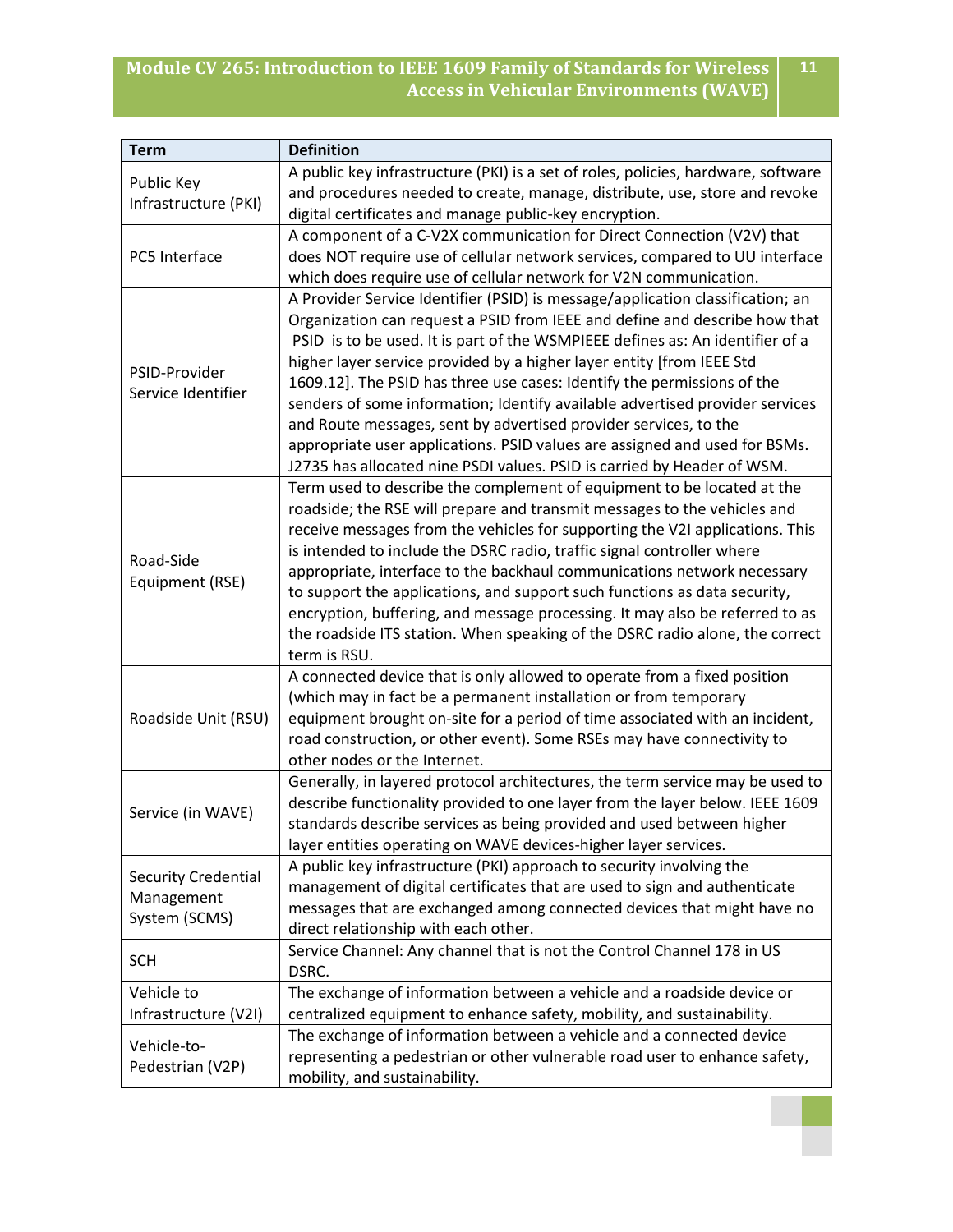| <b>Term</b>             | <b>Definition</b>                                                             |
|-------------------------|-------------------------------------------------------------------------------|
| Vehicle-to-Vehicle      | The exchange of information between vehicles to enhance safety, mobility,     |
| (V2V)                   | and sustainability.                                                           |
|                         | The exchange of information between a vehicle one or more connected           |
| Vehicle-to-Anything     | devices to enhance safety, mobility, and sustainability. The other connected  |
| (V2X)                   | device might be another vehicle, a pedestrian or other vulnerable road user   |
|                         | device, a roadside station, or a central system.                              |
| <b>WAVE</b>             | Wireless Access in Vehicular Environments, a radio communications system      |
|                         | intended to provide seamless, interoperable services to transportation        |
|                         | users.                                                                        |
|                         | Wireless Access in Vehicular Environments (WAVE) device: A device that is     |
| <b>WAVE Device</b>      | compliant to IEEE Std 1609.3, IEEE Std 1609.4, IEEE Std 1609.12, and IEEE Std |
|                         | 802.11, communicating outside the context of a basic service set.             |
|                         | A wireless LAN (WLAN) is a wireless computer network that links two or        |
| <b>WLAN</b>             | more devices using wireless communication to form a local area network        |
|                         | (LAN) within a limited area. DSRC is based on WLAN with 5.9GHZ spectrum.      |
| <b>WSM</b>              | WAVE Short Message is a packet consisting of a WSMP header and WSM            |
|                         | Data.                                                                         |
| <b>WAVE Short</b>       | A low-overhead Network (TransNet) Layer protocol designed for use over        |
|                         | DSRC Wave Short Messages (WSM). The protocol specified in IEEE Std            |
| <b>Message Protocol</b> | 1609.3 that minimizes communications overhead. WSMP acts as a combined        |
| (WSMP)                  | protocol at Transport/Network Layer.                                          |

## **5. Acronyms**

| <b>Acronym</b> | <b>Definition</b>                                 |
|----------------|---------------------------------------------------|
| 3GPP           | Third Generation Partnership Project              |
| 5G NR          | <b>Fifth Generation New Radio</b>                 |
| <b>ASD</b>     | Aftermarket Safety Device (OBU)                   |
| <b>BSM</b>     | <b>Basic Safety Message</b>                       |
| CA             | <b>Certificate Authority</b>                      |
| C-ITS          | Cooperative Intelligent transportation System     |
| <b>CRL</b>     | Certificate revocation List                       |
| <b>CV</b>      | <b>Connected Vehicle</b>                          |
| $C-V2X$        | <b>Cellular Vehicle to Everything</b>             |
| <b>DSRC</b>    | Dedicated Short Range Communication               |
| <b>HTTPS</b>   | <b>Hypertext Transfer Protocol Secure</b>         |
| <b>IEEE</b>    | Institute of Electrical and Electronic Engineers  |
| <b>IEEE</b>    | Institute of Electronics and Electrical Engineers |
| <b>ISO</b>     | International Organization for Standardization    |
| <b>LLC</b>     | Logical Link Control                              |
| <b>LTE</b>     | Long-Term Evolution (cellular C-V2X technology)   |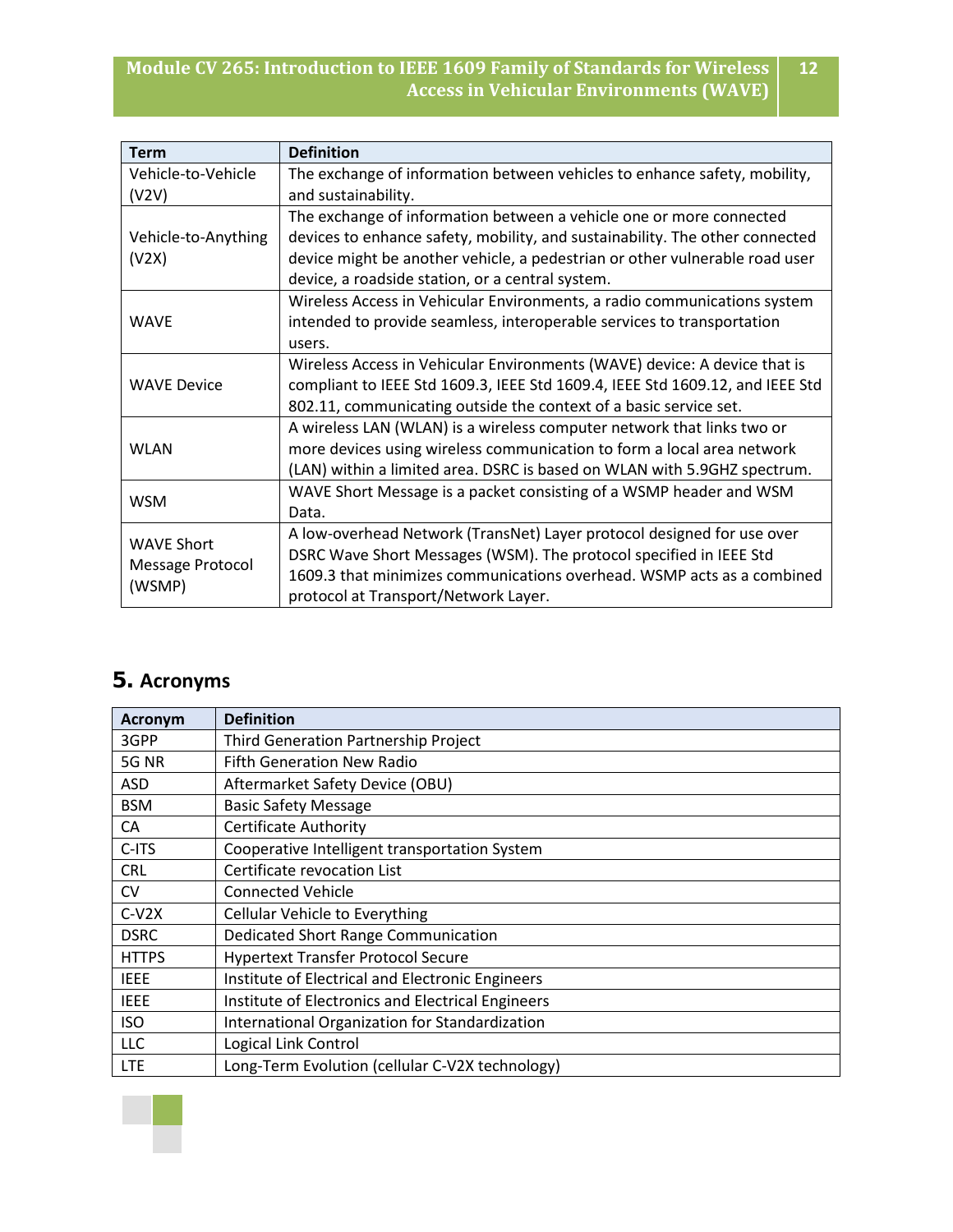| <b>Acronym</b>   | <b>Definition</b>                                                        |
|------------------|--------------------------------------------------------------------------|
| <b>MAC</b>       | Medium Access Control (in IEEE Std 802.11)                               |
| <b>MLME</b>      | MAC sublayer Management Entity                                           |
| <b>OAI</b>       | Over the Air Interface                                                   |
| OBU              | <b>Onboard Unit</b>                                                      |
| OCB              | <b>Outside the Context of Basic Service</b>                              |
| <b>OFDM</b>      | Orthogonal frequency division multiplexing                               |
| PC5              | LTE-V2X Interface, Direct Communication                                  |
| PHY              | Physical Layer                                                           |
| <b>PICS</b>      | Protocol Implementation Conformance Statement                            |
| <b>PSID</b>      | Provider Service Identifier                                              |
| <b>RSE</b>       | Roadside Equipment                                                       |
| <b>RSU</b>       | Roadside Unit                                                            |
| SAE              | Society of Automotive Engineers                                          |
| SAP              | Service Access Point                                                     |
| <b>SCH</b>       | Service Channel                                                          |
| <b>SCMS</b>      | Security Credential Management System                                    |
| SDS              | <b>Secured Data Service</b>                                              |
| SPDU             | <b>Secured Protocol Data Unit</b>                                        |
| <b>TCP</b>       | <b>Transmission Control Protocol</b>                                     |
| <b>TLS</b>       | <b>Transport Layer Security</b>                                          |
| <b>UDP</b>       | <b>User Datagram Protocol</b>                                            |
| <b>UTC</b>       | <b>Coordinated Universal Time</b>                                        |
| Uu               | User Equipment to the Universal Mobile Telecommunications Service (UMTS) |
| V2I              | Vehicle-to-Infrastructure                                                |
| V <sub>2</sub> N | Vehicle to Network (C-V2X Interface, second component)                   |
| V2V              | Vehicle-to-Vehicle                                                       |
| V2X              | Vehicle-to-Everything                                                    |
| <b>WAVE</b>      | Wireless Access in Vehicular Environments                                |
| <b>WME</b>       | <b>WAVE Management Entity</b>                                            |
| <b>WRA</b>       | <b>WAVE Routing Advertisement</b>                                        |
| <b>WSA</b>       | <b>WAVE Service Advertisement</b>                                        |
| <b>WSM</b>       | <b>WAVE Short Message</b>                                                |
| <b>WSMP</b>      | <b>WAVE Short Message Protocol</b>                                       |

**13**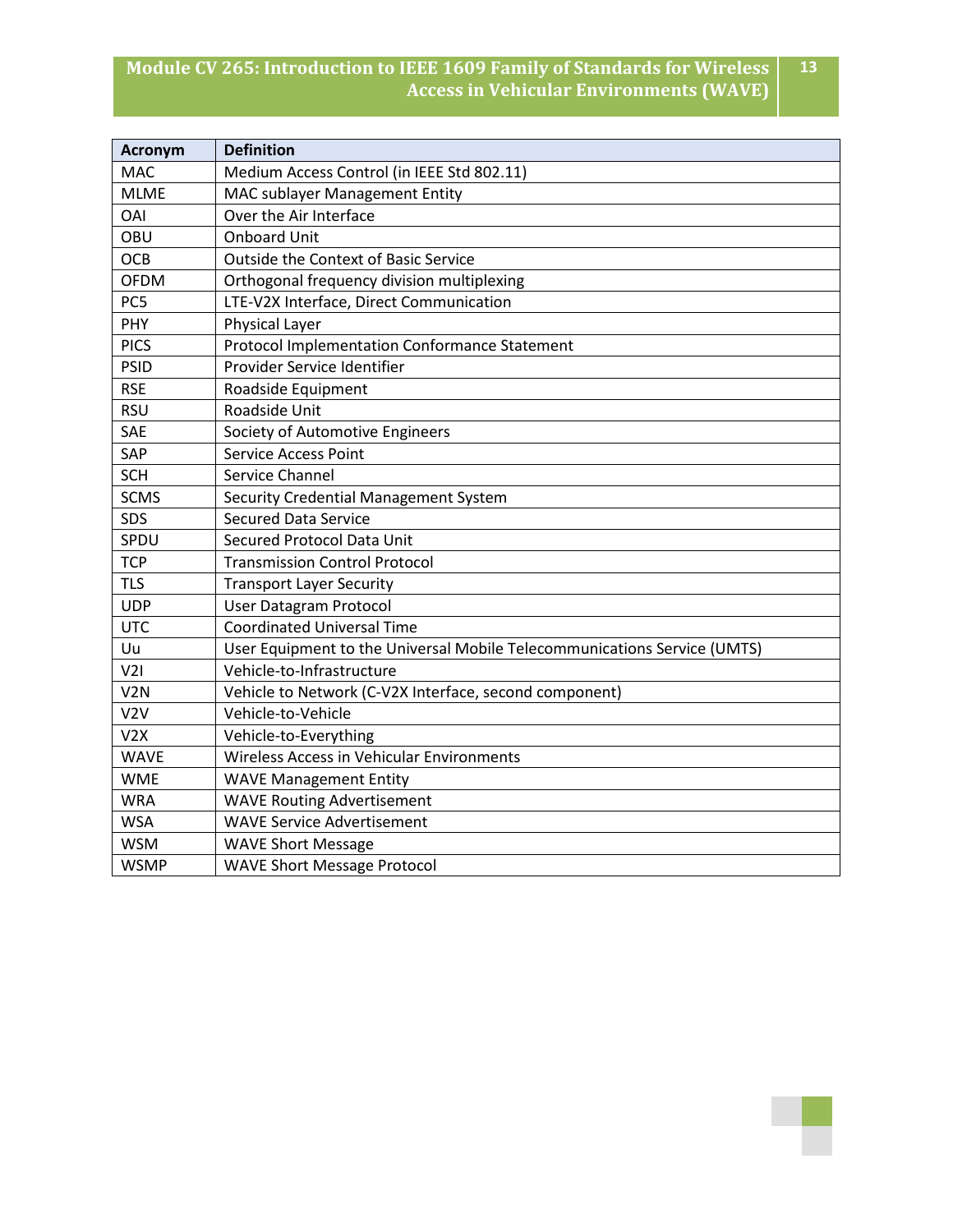**14**

## 6. **References**

- 1. IEEE 1609.0 TM-2019, Guide for Wireless Access in Vehicular Environments (WAVE) Architecture [https://standards.ieee.org/standard/1609\\_0-2019.html](https://standards.ieee.org/standard/1609_0-2019.html)
- 2. IEEE 1609.2-2016: IEEE Standard for Wireless Access in Vehicular Environments--Security Services for Applications and Management Messages [https://www.techstreet.com/standards/ieee-1609-2-2016?product\\_id=1900834](https://www.techstreet.com/standards/ieee-1609-2-2016?product_id=1900834)
- 3. IEEE 1609.3-2016: IEEE Standard for Wireless Access in Vehicular Environments (WAVE) -- Networking Services [https://www.techstreet.com/standards/ieee-1609-3-2016?product\\_id=1905355](https://www.techstreet.com/standards/ieee-1609-3-2016?product_id=1905355)
- 4. IEEE 1609.4-2016: IEEE Standard for Wireless Access in Vehicular Environments (WAVE) -- Multi-Channel Operations

[https://www.techstreet.com/standards/ieee-1609-4-2016?product\\_id=1902384](https://www.techstreet.com/standards/ieee-1609-4-2016?product_id=1902384)

- 5. IEEE Std 802.11, IEEE Standard for Information technology—Telecommunications and information exchange between systems—Local and metropolitan area networks—Specific requirements—Part 11: Wireless LAN Medium Access Control (MAC) and Physical Layer (PHY) specifications. [www.ieee802.org](https://www.google.com/url?sa=t&rct=j&q=&esrc=s&source=web&cd=1&cad=rja&uact=8&ved=2ahUKEwiOpdH8larnAhVOJt8KHbGmAa8QFjAAegQIBhAB&url=http%3A%2F%2Fwww.ieee802.org%2F11%2FPARs%2FP802_11bd_PAR_Detail.pdf&usg=AOvVaw34GIavjE8VIzn5zwsIxc42)
- 6. SAE J2735 DSRC Message Set Dictionar[y https://www.sae.org/standards/content/j2735\\_201603/](https://www.sae.org/standards/content/j2735_201603/)
- 7. Dedicated Short-Range Communications (DSRC) Standards in the United States: John B Kenney, Toyota Motors: [https://www.researchgate.net/publication/224242297\\_Dedicated\\_Short-](https://www.researchgate.net/publication/224242297_Dedicated_Short-Range_Communications_DSRC_Standards_in_the_United_States)Range Communications\_DSRC\_Standards\_in\_the\_United\_States
- 8. Managing DSRC and WAVE Standards Operations in a V2V Scenario: Yasser L. Morgan [https://www.semanticscholar.org/paper/Managing-DSRC-and-WAVE-Standards-Operations-in-a-](https://www.semanticscholar.org/paper/Managing-DSRC-and-WAVE-Standards-Operations-in-a-Morgan/8e8c6fc4f61bab5ca9a71683cee7cdc2b42dab18)[Morgan/8e8c6fc4f61bab5ca9a71683cee7cdc2b42dab18](https://www.semanticscholar.org/paper/Managing-DSRC-and-WAVE-Standards-Operations-in-a-Morgan/8e8c6fc4f61bab5ca9a71683cee7cdc2b42dab18)
- 9. IEEE 1609 Family of Standards for Wireless Access in Vehicular Environments (WAVE) <https://www.standards.its.dot.gov/Factsheets/Factsheet/80>
- 10. Wireless Access for Vehicular Environment[shttps://www.semanticscholar.org/](https://www.semanticscholar.org/)
- 11. Connected Vehicle Applications, USDOT. [https://www.its.dot.gov/pilots/cv\\_pilot\\_apps.htm](https://www.its.dot.gov/pilots/cv_pilot_apps.htm)
- 12. Security Credential Management System (SCMS):<https://www.its.dot.gov/resources/scms.htm>
- 13. Connected Vehicle Modules: CV 261, CV 262 [https://www.pcb.its.dot.gov/stds\\_modules.aspx](https://www.pcb.its.dot.gov/stds_modules.aspx)
- 14. Overview of DSRC Messages and Performance Requirements (SAE J2945), HNTB [https://www.transportation.institute.ufl.edu/wp-content/uploads/2017/04/HNTB-SAE-](https://www.transportation.institute.ufl.edu/wp-content/uploads/2017/04/HNTB-SAE-Standards.pdf)[Standards.pdf](https://www.transportation.institute.ufl.edu/wp-content/uploads/2017/04/HNTB-SAE-Standards.pdf)
- 15. IEEE 1609.4 DSRC Multi-Channels and its Implications on Vehicle Safety Communications, Qi Chen, D. Jiang, L Delgrossi, Mercedes-Benz Research and Development, NA, Inc. csi.dgist.ac.kr
- 16. Efficient Service Channel Utilization in Multichannel Vehicular Ad hoc Networks, Deuk K. Lee, Georgia Institute of Technology, Atlanta, 2018. [smartech.gatech.edu](https://www.google.com/url?sa=t&rct=j&q=&esrc=s&source=web&cd=2&cad=rja&uact=8&ved=2ahUKEwjantmGqqnnAhUxhHIEHXyjCmUQFjABegQIBRAB&url=https%3A%2F%2Fsmartech.gatech.edu%2Fhandle%2F1853%2F59815&usg=AOvVaw0QfwjKqPp-lZcY1KP41e7O)
- 17. Basic Infrastructure message Development and Standards Support for Connected Vehicles Applications: CV Pooled study, SWRI Institute. 2018. [www.cts.virginia.edu](http://www.cts.virginia.edu/)
- 18. Tutorial on PSID: [https://standards.ieee.org/faqs/regauth.html#psid](https://standards.ieee.org/faqs/regauth.html%23psid)
- 19. I-75 Florida's Regional Advanced Mobility Elements (FRAME)-RSU/OBU Testing, 2018. [http://www.cflsmartroads.com/projects/CVAV\\_D5\\_Testing](http://www.cflsmartroads.com/projects/CVAV_D5_Testing)[.html](http://www.cflsmartroads.com/projects/CVAV_D5_Testing.html)

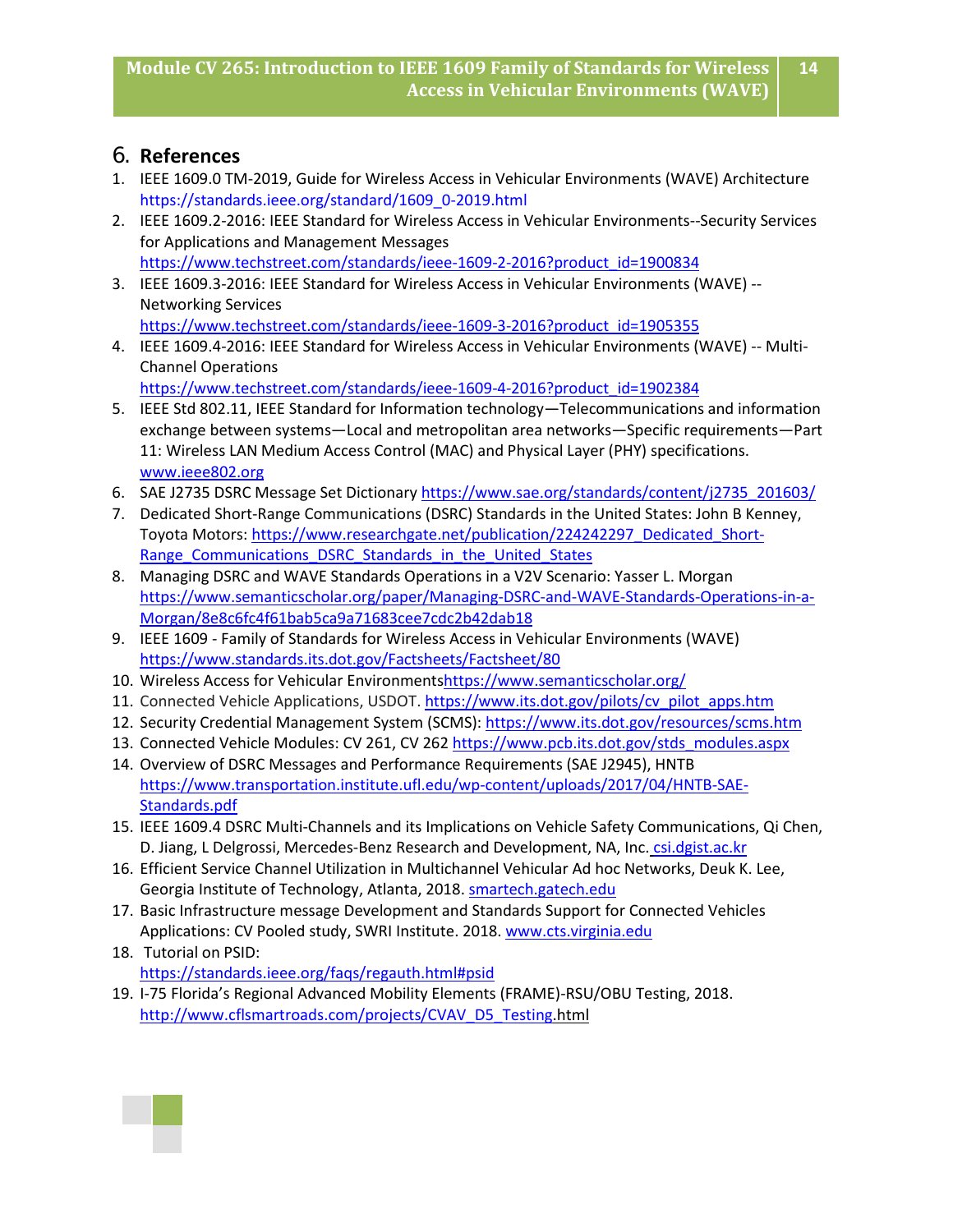**15**

## **7. Study Questions**

- 1. Which of the following is an **incorrect** statement related to WAVE System?
	- a) WAVE devices deploy IEEE 1609.3 standard.
	- b) WSMP/IP v6, both protocols can be used at network layer.
	- c) WAVE Service Advertising (WSA) indicates BSMs on SCH 172.
	- d) V2X includes all forms of CV communication services.
- 2. Which of the following is **NOT** included in the IEEE 1609.3 standard?
	- a) WSA (WAVE Service Advertisement)
	- b) PSID (Provider Service Identifier)
	- c) WSMP (WAVE Short Message Protocol)/IPv6
	- d) BSM (Basic Safety Message)
- 3. Which of the following is an incorrect statement?
	- a) IEEE 1609.4 supports channel switching capability.
	- b) BSM messages are typically received on SCH 172.
	- c) Channel switching operation occurs at Network layer.
	- d) Dual radio ensures continuous listening of safety messages.
- 4. Which of the following is an Incorrect statement?
	- a) WAVE supports both WSMP and IPv6 protocols.
	- b) Compliant WAVE devices are typically interoperable.
	- c) PICS should be included in a CV project specification.
	- d) WSA broadcasts opportunity on any channel.